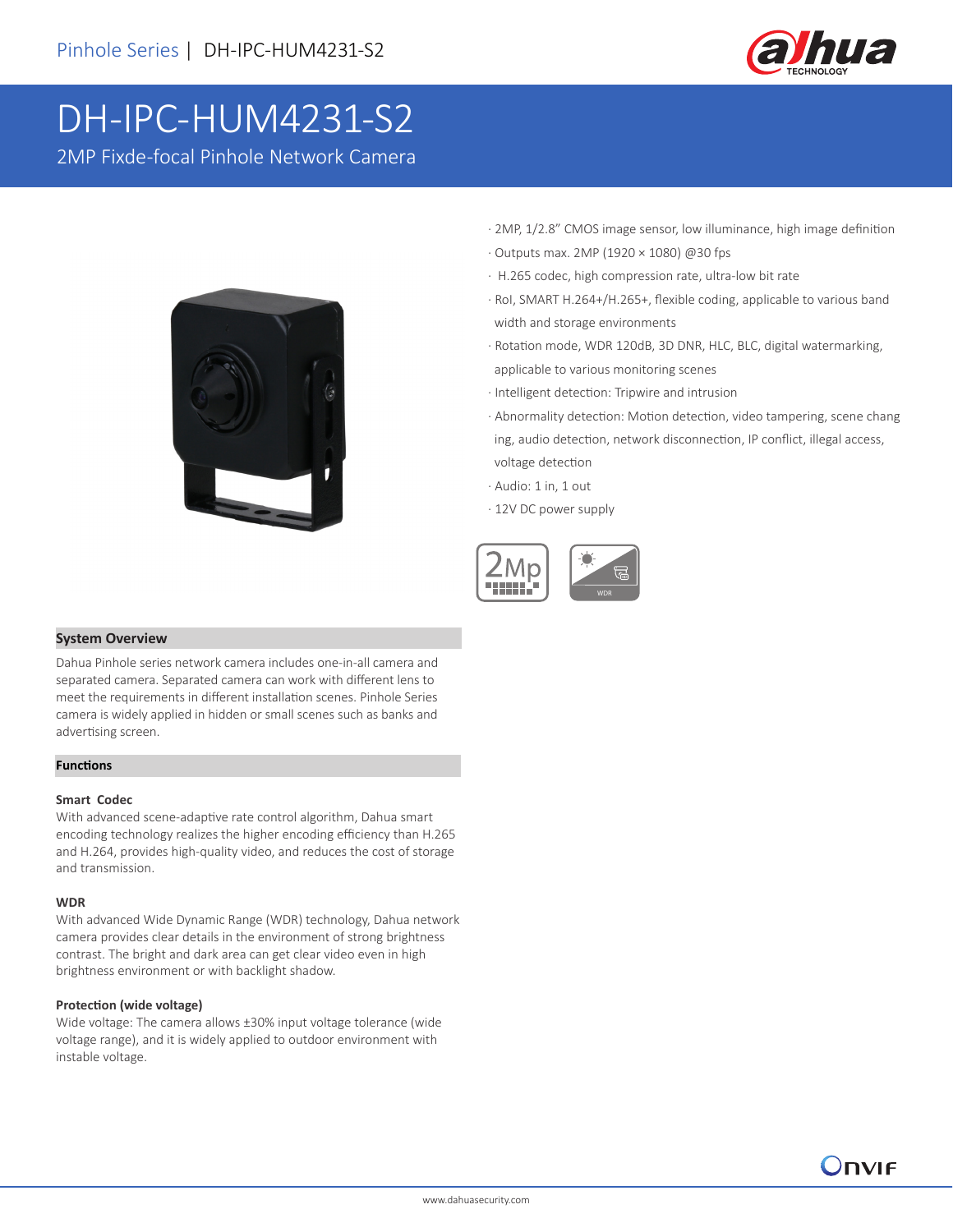# Pinhole Series | DH-IPC-HUM4231-S2

# **Technical Specification**

| Camera                   |       |                                                   |                    |                    |                               |
|--------------------------|-------|---------------------------------------------------|--------------------|--------------------|-------------------------------|
| Image Sensor             |       | 1/2.8"2Megapixel progressive CMOS                 |                    |                    |                               |
| <b>Effective Pixels</b>  |       | 1920 (H) ×1080 (V)                                |                    |                    |                               |
| <b>ROM</b>               |       | 128 MB                                            |                    |                    |                               |
| <b>RAM</b>               |       | 128 MB                                            |                    |                    |                               |
| <b>Scanning System</b>   |       | Progressive                                       |                    |                    |                               |
| S/N Ratio                |       | $>56$ dB                                          |                    |                    |                               |
| Electronic Shutter Speed |       | Auto/Manual 1/3 s-1/100,000 s                     |                    |                    |                               |
| Min. Illumination        |       | 0.005 Lux@F2.0                                    |                    |                    |                               |
| Lens                     |       |                                                   |                    |                    |                               |
| Lens Type                |       | Fixed-focal                                       |                    |                    |                               |
| Mount Type               |       | M12                                               |                    |                    |                               |
| Focal Length             |       | $2.8$ mm                                          |                    |                    |                               |
| Max. Aperture            |       | F2.0                                              |                    |                    |                               |
| Field of View            |       | Horizontal: 108° × Vertical: 59° × Diagonal: 118° |                    |                    |                               |
| Iris Type                |       | Fixed                                             |                    |                    |                               |
| Close Focus Distance     |       | 0.6 <sub>m</sub>                                  |                    |                    |                               |
| <b>DORI</b><br>Distance  | l ens | Detect                                            | Observe            | Recognize          | Identify                      |
|                          | 2.8mm | 42.1 m<br>$(138.1 \text{ ft})$                    | 16.8 m<br>(55.1ft) | 8.4 m<br>(27.6 ft) | 4.2 <sub>m</sub><br>(13.8 ft) |
|                          |       |                                                   |                    |                    |                               |

Smart Event

| <b>IVS</b>              | Tripwire; intrusion                                                                                                                                              |  |  |  |
|-------------------------|------------------------------------------------------------------------------------------------------------------------------------------------------------------|--|--|--|
| Video                   |                                                                                                                                                                  |  |  |  |
| Video Compression       | Main stream: H.264; H.264H; H.264b; H.265<br>Sub stream: H.264; H.264H; H.264b; H.265; MJPEG                                                                     |  |  |  |
| Smart Codec             | Yes                                                                                                                                                              |  |  |  |
| Video Frame Rate        | Main stream: 1920 × 1080 @1-25/30 fps<br>Sub stream: 704 × 576 @25 fps; 704 × 480 @30 fps                                                                        |  |  |  |
| Stream Capability       | 2 streams                                                                                                                                                        |  |  |  |
| Resolution              | Main stream: 1080P (1920 × 1080); 1.3M (1280 × 960);<br>720P (1280 × 720);<br>Sub stream:D1 (704 x 576/704 x 480); VGA (640 x 480);<br>CIF (352 × 288/352 × 240) |  |  |  |
| <b>Bit Rate Control</b> | CBR/VBR                                                                                                                                                          |  |  |  |
| Video Bit Rate          | H.264: 3 kbps-6144kbps<br>H.265: 3 kbps-6144 kbps                                                                                                                |  |  |  |
| BI C                    | Yes                                                                                                                                                              |  |  |  |
| HIC                     | Yes                                                                                                                                                              |  |  |  |
| <b>WDR</b>              | 120 dB                                                                                                                                                           |  |  |  |
| White Balance           | Auto/natural/street lamp/outdoor/manual/regional<br>custom                                                                                                       |  |  |  |
| Gain Control            | Auto/Manual                                                                                                                                                      |  |  |  |
| Noise Reduction         | 3D DNR                                                                                                                                                           |  |  |  |

| <b>Motion Detection</b>     | OFF/ON (4 areas, rectangular)                                                                                                                                                                                             |  |  |  |  |
|-----------------------------|---------------------------------------------------------------------------------------------------------------------------------------------------------------------------------------------------------------------------|--|--|--|--|
| Region of Interest (RoI)    | Yes (4 areas)                                                                                                                                                                                                             |  |  |  |  |
| Image Rotation              | 0°/90°/180°/270° (Support 90°/270° with 1080p<br>resolution and lower.)                                                                                                                                                   |  |  |  |  |
| Mirror                      | Yes                                                                                                                                                                                                                       |  |  |  |  |
| Privacy Masking             | 4 areas                                                                                                                                                                                                                   |  |  |  |  |
| Audio                       |                                                                                                                                                                                                                           |  |  |  |  |
| Audio Compression           | G.711A; G.711Mu; G.726; AAC                                                                                                                                                                                               |  |  |  |  |
| Network                     |                                                                                                                                                                                                                           |  |  |  |  |
| Network                     | RJ-45 (10/100 Base-T)                                                                                                                                                                                                     |  |  |  |  |
| Protocol                    | IPv4; IPv6; HTTP; HTTPS; TCP; UDP; ARP; RTP; RTS;<br>RTCP; RTMP; SMTP; FTP; SFTP; DHCP; DNS; DDNS;<br>QoS; UPnP; NTP; Multicast; ICMP; IGMP; NFS; SAMBA;<br>PPPoE; 802.1x; Bonjour                                        |  |  |  |  |
| Interoperability            | ONVIF (Profile S); CGI; Milestone; Genetec; Dahua<br>Cloud                                                                                                                                                                |  |  |  |  |
| User/Host                   | 20 (Total bandwidth: 64 M.)                                                                                                                                                                                               |  |  |  |  |
| Edge Storage                | FTP; SFTP; NAS                                                                                                                                                                                                            |  |  |  |  |
| <b>Browser</b>              | IE: IE8; IE9; IE11<br>Chrome<br>Firefox                                                                                                                                                                                   |  |  |  |  |
| Management Software         | Smart PSS; DSS; DMSS                                                                                                                                                                                                      |  |  |  |  |
| Mobile Phone                | IOS; Android                                                                                                                                                                                                              |  |  |  |  |
| Certifications              |                                                                                                                                                                                                                           |  |  |  |  |
| Certifications              | CE-LVD: EN62368-1<br>CE-EMC: Electromagnetic Compatibility Directive<br>2014/30/EU<br>CE-RED: Radio Equipment Directive 2014/53/EU<br>FCC: 47 CFR FCC Part 15, Subpart B<br>UL/CUL: UL60950-1 CAN/CSA C22.2 No.60950-1-07 |  |  |  |  |
| Port                        |                                                                                                                                                                                                                           |  |  |  |  |
| Audio Input                 | 1 channel (RCA port)                                                                                                                                                                                                      |  |  |  |  |
| Audio Output                | 1 channel (RCA port)                                                                                                                                                                                                      |  |  |  |  |
| Power                       |                                                                                                                                                                                                                           |  |  |  |  |
| Power Supply                | 12V DC                                                                                                                                                                                                                    |  |  |  |  |
| Power Consumption           | Basic power consumption: 1.3W (12V DC)<br>Max. power consumption (IVS): 1.4W (12V DC)                                                                                                                                     |  |  |  |  |
| Environment                 |                                                                                                                                                                                                                           |  |  |  |  |
| <b>Operating Conditions</b> | -40°C to +60°C (-40°F to +140°F)/Less than 95% RH                                                                                                                                                                         |  |  |  |  |
| <b>Strorage Conditions</b>  | $-40^{\circ}$ C to +60 $^{\circ}$ C (-40 $^{\circ}$ F to +140 $^{\circ}$ F)                                                                                                                                               |  |  |  |  |
| Structure                   |                                                                                                                                                                                                                           |  |  |  |  |
| Casing                      | Metal                                                                                                                                                                                                                     |  |  |  |  |
| Dimensions                  | 34.6 mm $\times$ 44 mm $\times$ 30 mm (1.4" $\times$ 1.7" $\times$ 1.2")                                                                                                                                                  |  |  |  |  |
| Net Weight                  | 82 g (0.2 lb)                                                                                                                                                                                                             |  |  |  |  |
| Gross Weight                | 128 g (0.3 lb)                                                                                                                                                                                                            |  |  |  |  |